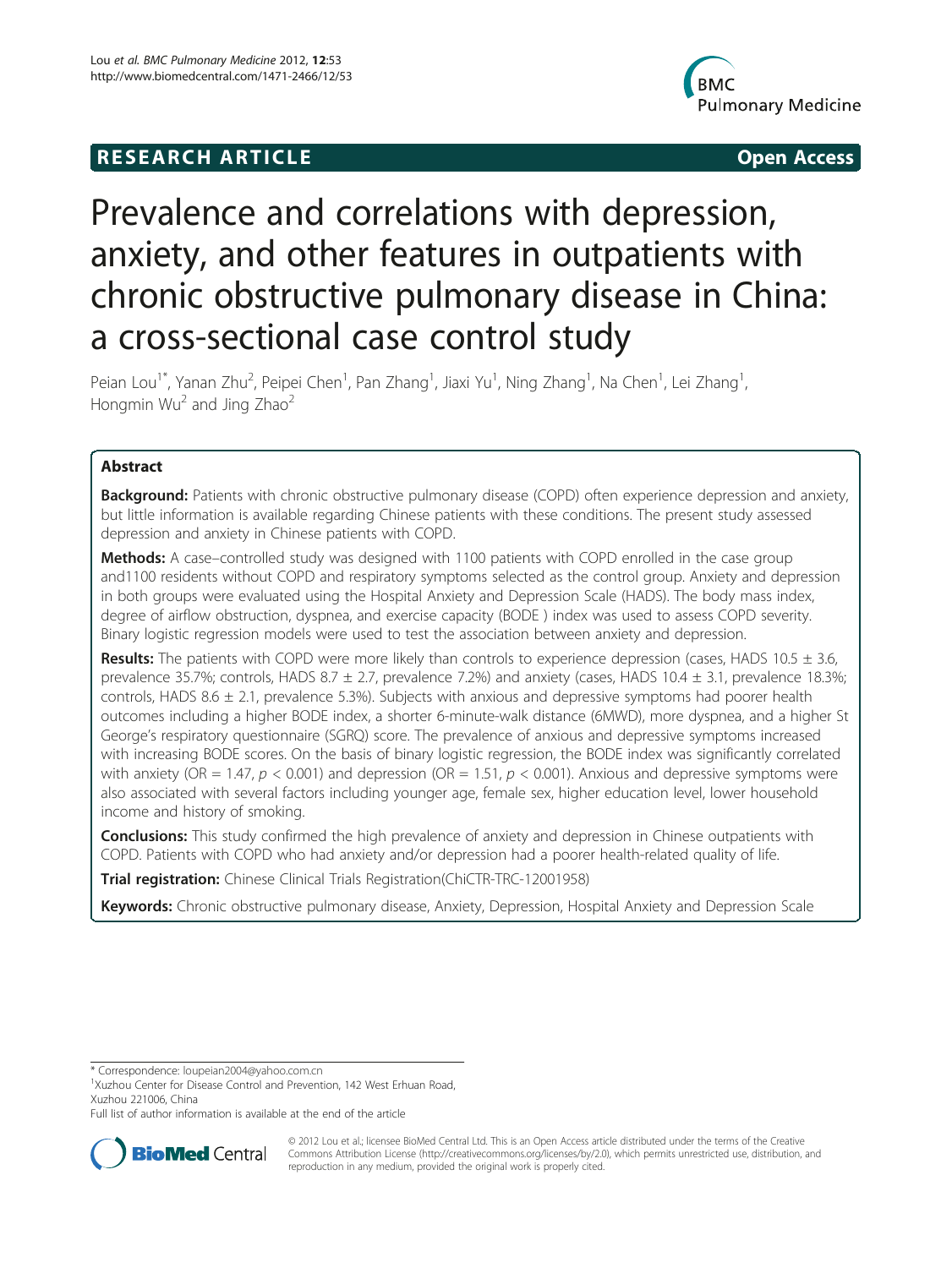# Background

Chronic obstructive pulmonary disease (COPD) is a leading cause of disability and death worldwide, with population prevalence rates of 5–13% [[1-3](#page-7-0)]. Prevalence rates are directly related to tobacco smoking and indoor air pollution, and are expected to rise as smoking rates continue to increase, notably among women and in developing countries [\[1,3](#page-7-0)]. By 2030, COPD is expected to represent the third leading cause of death in middleincome countries [\[4](#page-7-0)]. COPD is characterized by poorly reversible limitations of airflow and dyspnea [\[5](#page-7-0)], but it is not limited to the lung. Some patients develop systematic manifestations, including exercise limitations [\[6,7](#page-7-0)], peripheral muscle dysfunction [\[6,8\]](#page-7-0), and malnutrition [[9\]](#page-7-0). Two of the most common and least-treated comorbidities of COPD are anxiety and depression [\[10](#page-7-0)]. Increasing evidence suggests that anxiety and depression may have direct impacts on health status, hospitalization and exacerbation of COPD [[11](#page-7-0),[12](#page-7-0)], rather than being consequences or markers of disease severity. Thus, detecting depression or anxiety in patients with COPD is of great importance. Although the close correlation between anxiety and depression is well known, few studies have examined their simultaneous occurrence in patients with COPD. Moreover, there are few studies assessing and comparing anxiety and depression levels among patients with COPD in China.

The aim of the present cross-sectional study was to investigate the levels and frequency of anxiety and depression among community-based patients with COPD. In addition, we evaluated the correlation between anxiety, depression, and other features on patient status with COPD in China.

# Methods

#### Sampling strategy

This is a cross-sectional survey conducted between March and May 2008 in the rural areas of Xuzhou area. A cluster randomized sampling strategy was used. According to Chinese alphabetical sorting, one out of every nineteen communities was selected as a study community. Twelve communities were selected out of 238 communities. All patients in the primary care stations of the 12 selected communities were included. Based on age (±1 year), sex, education level, average number of family members and marital status, healthy participants who lived in the same villages as the patients with COPD were selected as control subjects. All sampled subjects were invited to participate in the study during home visits.

#### Study population

Patients met the following criteria: (1) COPD diagnosed by the standards of the Global Initiative for Chronic Obstructive Lung Disease (GOLD); (2) no fever, no

worsening of respiratory symptoms, no X-ray or medication changes within four weeks before recruitment; (3) no primary diagnosis of asthma; and (4) no previous lung volume reduction surgery, lung transplantation, or pneumonectomy. According to the sampling criteria, 1100 healthy participants were selected as control subjects.

#### Demographic data

General characters such as age, sex, education level, average number of family members, marital status, smoking status (current-, ex- or never-smoker) and household net income were recorded based on patient reports. Subject weight and height were measured before carrying out pulmonary function tests and the body mass index (BMI) was calculated by dividing the weight in kilograms by height in meters squared. Education level was categorized as below high school, high school, or beyond high school education. Cigarette smoking was defined as having smoked at least 100 cigarettes in one's lifetime.

#### Assessment of anxiety and depression

Anxiety and depression were measured using the Hospital Anxiety and Depression Scale (HADS) [[13,14\]](#page-7-0). The HADS has been specifically developed for detection of anxiety and depression in patients with somatic conditions. It is a validated screening tool for symptom severity in cases of anxiety and depression in patients with chronic diseases (including COPD) [[11,12,14\]](#page-7-0). It is divided into an anxiety subscale (HADS-A) and a depression subscale (HADS-D) both containing seven items, rated 0–3, giving a possible maximum score for anxiety and depression of 21. Scores <8 indicate no clinical distress; scores from 8 to 10 indicate possible psychiatric morbidity; and scores ≥11 indicate probable pathologic levels of distress [\[13](#page-7-0)]. The Mandarin-Chinese HADS was also translated and validated in our population (unpublished data).

#### Assessment of pulmonary function

Spirometry and bronchodilator response tests were carried out by trained professionals according to the standardized guidelines of the American Thoracic Society (ATS) [[15\]](#page-7-0). Patients carried out the pulmonary function test at least 12 hours after the withdrawal of inhaled bronchodilators. Patients performed spirometry at 15 and 60 minutes after inhaling salbutamol (200 μg). GOLD stages were defined as described in the updated GOLD (2006 edition) [[16\]](#page-7-0).

#### Assessment of quality of life

Health-related quality of 1ife (HRQL) was measured with Saint George's Respiratory Questionnaire (SGRQ). The questionnaire is a widely used questionnaire specific to respiratory disease. It consists of 50 items and is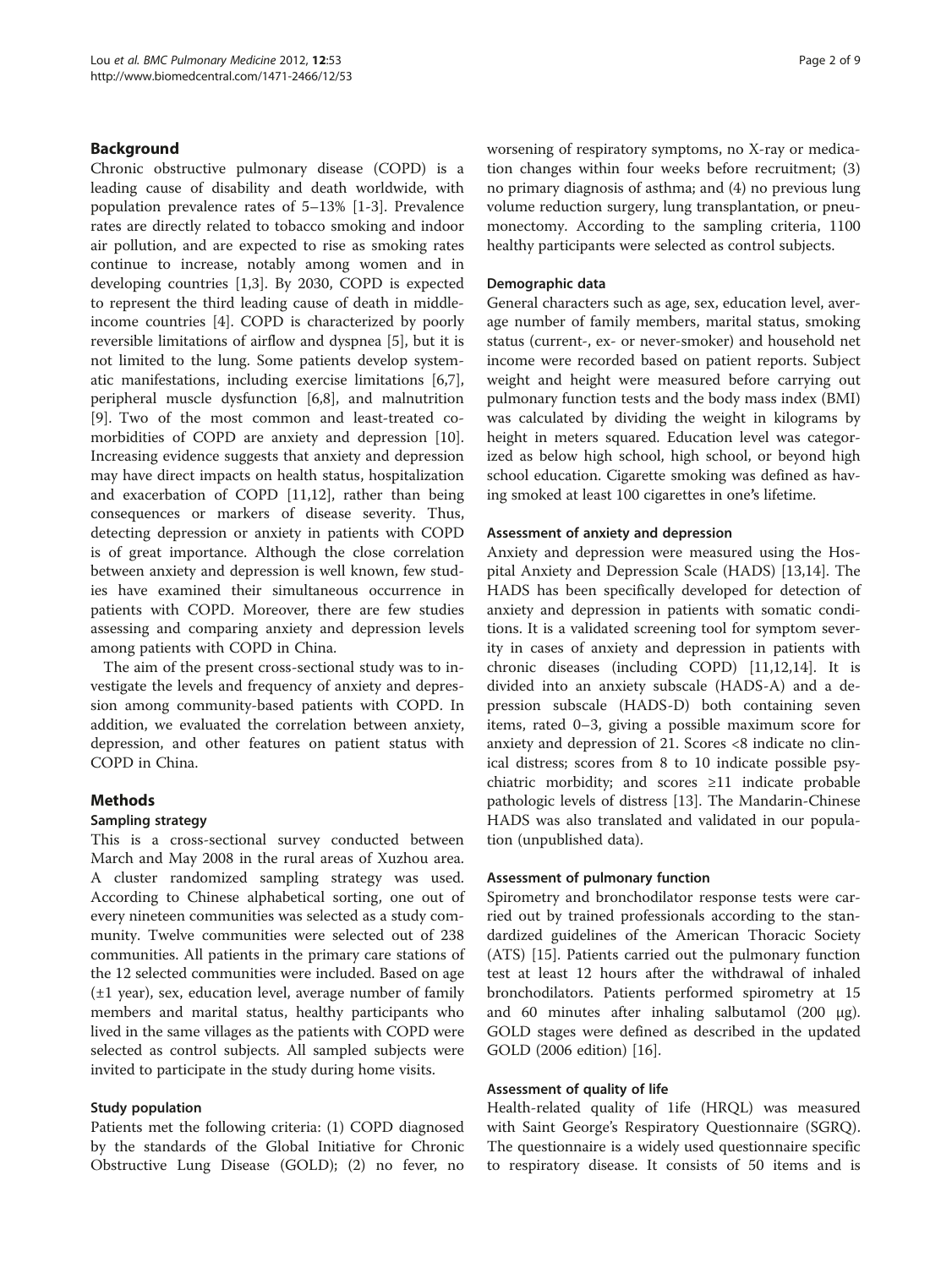separated into three parts: symptoms (distress due to respiratory symptoms), activities (effects due to impairment of mobility or physical activity), and effects (psychosocial effects of the disease) [\[17\]](#page-7-0). Scores were weighted using empirically derived weights. The scores range from 0 to l00 for the three subscales with a summary total score. Higher scores indicate worse health status; 0 indicates no impairment and 100 indicates maximal impairment [\[18](#page-7-0)].

#### Assessment of dyspnea

Dyspnea was measured using the Medical Research Council (MRC) dyspnea scale. The MRC dyspnea scale classifies breathlessness into six grades (0 to 5) according to self-perceived breathlessness during daily activities [\[19](#page-7-0)].

#### Assessment of exercise capacity

The six-minute walking distance test (6MWD) was carried out according to ATS guidelines. Each patient was ordered to walk as rapidly as possible in a solid and flat corridor for six minutes. The test was repeated twice with an interval of at least 30 minutes [\[20](#page-7-0)]. The better walking distances for each patient were recorded.

# Assessment of anxiety and depression impact on the health outcomes of patients with COPD

We used the validated BODE index, which is a multimodal measure of disease severity, to assess COPD severity for each subject who was affected by anxiety and depression [\[21\]](#page-7-0). The BODE index is based on the BMI, the degree of airflow obstruction measured by forced expiratory volume in one second  $(FEV_1)$ , grade of dyspnea assessed by the modified MRC dyspnea scale [\[22\]](#page-7-0), and exercise capacity measured by the 6MWD test. Each component is assigned a specific index and the total score ranges from 0 to 10 points (higher scores indicate greater severity). The BODE index predicts death and other poor outcomes with COPD [\[21,23,24\]](#page-7-0). The BODE index can be divided into four quartiles:quartile I is a score of 0–2; quartile II is a score of 3–4; quartile III is a score of 5–6; and quartile IV is a score of 7–10 [[21](#page-7-0),[25](#page-7-0)].

# Statistical analysis

The computer-based analysis program Statistical Package for Social Science (SPSS) version 13.0 was used for all calculations. The minimal statistical significance level for all analyses was  $p$  <0.05. Group comparisons for categorical variables were performed using Pearson's chisquare test or Fisher's exact test. To compare groups of patients, we used ANOVAs for normally distributed data and the Kruskal–Wallis test for non-normally distributed data. For comparisons between two groups, Student's t-test and the Mann–Whitney  $U$  test were used for normally and non-normally distributed data, respectively.

Pearson's correlation was used to assess the association between anxiety and depression. To evaluate the risk factors for depression, multivariate logistic regression analysis was performed, incorporating all factors that obtained values of  $p < 0.05$  in the bivariate analyses.

Ethical approval for the study was given by the Ethics Committee of the Xuzhou Center for Disease Control and Prevention, and the Regional Ethical Vetting Board, Xuzhou, China. Informed consent was obtained from all participants.

# Results

#### General characteristics of participants

There were 1683 patients with COPD receiving care in the 12 selected communities. According to the patient screening criteria, 1145 patients (68.0%) met the screening criteria and 538 patients (32.0%) did not meet the screening criteria. Out of 1145 matching participants, 1100 matching participants had completed the questionnaires, while 45 paired subjects (12 patients, 33 controls) did not complete the questionnaires. There was no significant difference in age between responders and nonresponders [mean age 62.0 (SD 11.6) and 61.8(SD 12.0) years, respectively;  $p = 0.76$ .

The demographic characteristics of the 1100 healthy controls and the 1100 patients with COPD who completed the study are summarized in Table [1.](#page-3-0) The median age of all 2200 subjects was 62 years (range, 39 y to 76 y) and most (75.2%) were males. These values were similar for both the control and COPD groups. Disease severity according to the GOLD stage is shown in Table [2](#page-3-0). The presence of dyspnea had the following distribution: 160 patients (14.5%), MRC 0; 465 (42.3%), MRC l; 355 (32.3%), MRC 2; 91(8.3%) MRC 3; and 29 (2.6%), MRC 4, with a median of 1 (P5-P95, 0–3). These patients showed a mean  $FEV_1$  of 1.27 L (SD, 0.36 L), a mean 6MWD of 445 m (SD, 91 m), a mean BMI of 23.3  $k/m^2$  $(SD, 2.8 \text{ k/m}^2)$ , a mean SGRQ total score of 43.4  $(SD, 2.8 \text{ k/m}^2)$ 17.6), and a median BODE index of 2 (P5-P95, l–6). Females manifested a significantly higher frequency of depressive symptoms (44.3% vs. 34.0%,  $p \le 0.001$ ) and lower frequency of anxious symptoms (16.2% vs. 19.3%,  $p$  <0.001) than males (Table [3\)](#page-4-0).

#### Prevalence of anxious symptoms in patients with COPD

Table [1](#page-3-0) shows the mean scores on the HADS-A for patients with COPD. The mean anxiety scores of patients with COPD were higher than those of healthy controls ( $p$  <0.05). Not only did the patients with COPD show a higher median anxiety score, but the patients with COPD were also significantly more likely than healthy controls to report anxious symptoms (patients: 18.3% vs. controls: 5.3%,  $p \le 0.01$ ). Compared to the patients with COPD who had no anxious symptoms, the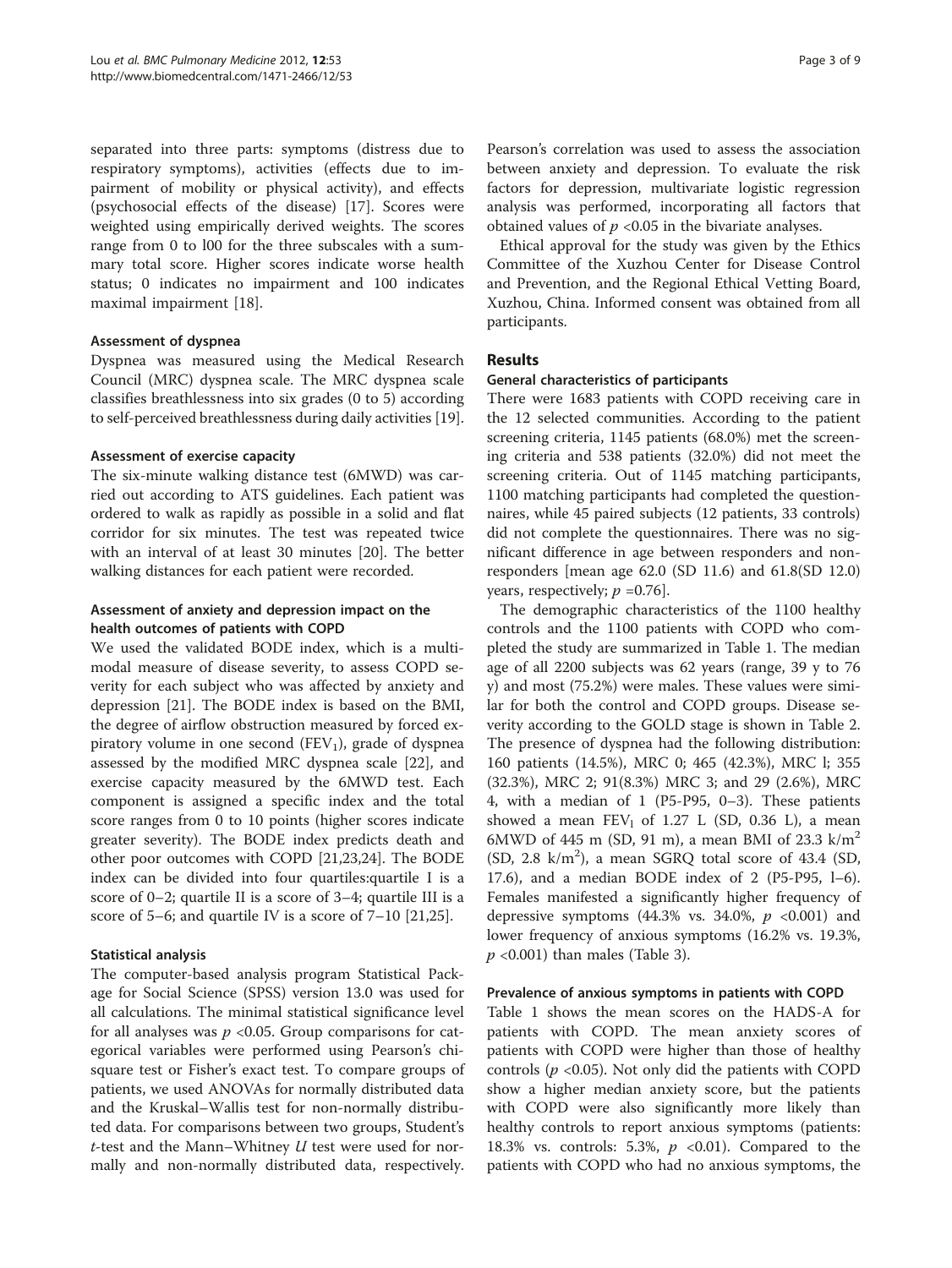<span id="page-3-0"></span>Table 1 Baseline characteristics of the study population according to disease status

| <b>Variables</b>                           | Groups                         | p Value                  |             |
|--------------------------------------------|--------------------------------|--------------------------|-------------|
|                                            | <b>COPD</b><br>$(n = 1100)$    | Controls<br>$(n = 1100)$ |             |
|                                            | Number (Percentage, %)         |                          |             |
| Female sex                                 | 273 (24.8)                     | 273 (24.8)               | $\geq 0.05$ |
| Educated level to high school<br>or beyond | 21(1.9)                        | 21(1.9)                  | $\geq 0.05$ |
| Smoking history                            |                                |                          |             |
| Past smoker                                | 264 (24.0)                     | 12(1.1)                  | < 0.05      |
| Current smoker                             | 226 (20.5)                     | 235 (21.4)               |             |
| Never smoker                               | 610 (55.5)                     | 853 (77.5)               |             |
| $HADS-A \geq 8$                            | 201 (18.3)                     | 58 (5.3)                 | < 0.05      |
| $HADS-D \geq 8$                            | 393 (35.7)                     | 79 (7.2)                 | < 0.05      |
|                                            | Mean (SD) or median (quartile) |                          |             |
| Age                                        | 63.2 (40-75)                   | 62.1 (39-76)             | $\geq 0.05$ |
| Average number of family<br>members        | $2.86(1-4)$                    | $2.86(1-4)$              | $\geq 0.05$ |
| Annual net income per<br>family (yuan)     | 17002 (440)                    | 17477 (469)              | < 0.05      |
| BMI (kg/m <sup>2</sup> )                   | 23.3(2.8)                      | 23.4(3.0)                | ≥0.05       |
| $FEV_1(L)$                                 | 1.27 (0.36)                    | 2.55(0.68)               | < 0.05      |
| FEV <sub>1</sub> , % of predicted value    | 45.2 (10.8)                    | 88.6 (9.2)               | < 0.05      |
| FEV <sub>1</sub> /FVC                      | 47.9 (11.5)                    | 83.6 (9.3)               | < 0.05      |
| 6MWD (m)                                   | 445.0 (91.0)                   | 580.1 (99.8)             | < 0.05      |
| HADS-A score                               | 4.8(2.3)                       | 3.1(1.6)                 | < 0.05      |
| HADS-D score                               | 5.4(2.6)                       | 3.5(2.4)                 | < 0.05      |

HADS: Hospital Anxiety and Depression Scale: HADS-A: HADS—anxiety; HADS-D: HADS—depression; FEV<sub>1</sub>, forced expiratory volume in one second; FVC, forced vital capacity; BMI:body mass index; 6MWD: six-minute walking distance; MRC: Medical Research Council; SGRQ: Saint George's Respiratory Questionnaire: BODE: body mass index, degree of airway obstruction, dyspnea and exercise capacity; Possible anxiety ( $8 \leq$  HADS-A  $\leq$  10) and probable anxiety (HADS-A  $\geq$  11) were combined and referred to as anxiety (HADS-A  $\geq$  8). Possible depression (8  $\leq$  HADS-D  $\leq$  10) and probable depression (HADS-D  $\geq$  11) were combined and referred to and as depression (HADS-D  $\geq$  8).

patients with COPD who had anxious symptoms had smaller means of BMI and 6MWD and had higher medians of MRC, BODE index, and SGRQ score (Table [3](#page-4-0)). In a subgroup analysis of patients with COPD, increased frequency of anxious symptoms was correlated with increased disease severity according to the GOLD stages  $(x^2 = 27.47, p < 0.001)$  (Table 2). The prevalence of anxious symptoms also increased with increasing BODE quartiles ( $\chi^2$  = 78.69, *p* <0.0001) (Table 2).

# Prevalence of depressive symptoms in patients with COPD

From Table 1, we knew that the HADS–D scores and frequency of depressive symptoms for the healthy controls and the patients with COPD differed significantly. The patients with COPD had higher HADS–D scores and greater frequency of depressive symptoms in comparison to the healthy controls ( $p < 0.05$ ). In comparison to the patients with COPD who had no depressive symptoms, the patients with COPD who had depressive symptoms had smaller means of BMI,  $FEV<sub>1</sub>$ , and 6MWD, and had higher medians of MRC, BODE index, and SGRQ score (Table [3](#page-4-0)). In a subgroup analysis of patients with COPD, increased frequency of depressive symptoms was correlated with increased disease severity according to the GOLD stages ( $\chi^2$  = 133.03, p <0.001) (Table 2). The prevalence of depressive symptoms in patients with COPD increased as BODE index increased  $(y^2 = 102.34, p < 0.0001)$  (Table 2).

# Relationship between anxiety and depression in COPD patients

According to the HADS scores, 165 (42.0%) depressive patients with COPD presented with concomitant anxious symptoms, and 145(72.1%) of the anxious patients presented with depressive symptoms (Table [3\)](#page-4-0). Compared to

| <b>Variables</b>  | Healthy<br>controls |               |              | <b>COPD</b>     |                  |                  |  |
|-------------------|---------------------|---------------|--------------|-----------------|------------------|------------------|--|
|                   |                     | $l(n = 163)$  | II (n = 460) | $III (n = 289)$ | IV ( $n = 188$ ) | total            |  |
| HADS-A            |                     |               |              |                 |                  |                  |  |
| Total score       | $3.1(0-12)$         | $6.1(2-15)$   | $6.3(4-17)$  | $6.5(5-18)$     | $7.0(6-19)^{b}$  | $6.7$ $(2-19)^a$ |  |
| $HADS-A \geq 8$   | 58 (5.3)            | 14(8.6)       | 70(15.2)     | 65(22.5)        | $52(27.7)^{b}$   | $201(18.3)^a$    |  |
| HADS-D            |                     |               |              |                 |                  |                  |  |
| Total score       | $3.3(0-13)$         | $5.8(3 - 15)$ | $6.5(5-17)$  | $6.8(5-18)$     | $7.3(7-20)^{b}$  | $6.7(3-20)^a$    |  |
| $HADS-D \geq 8$   | 79(7.2)             | 25(15.3)      | 118(25.7)    | 123(42.6)       | $127(67.6)^{b}$  | $393(35.7)^a$    |  |
| <b>BODE</b> index | <b>NA</b>           | $2.4(1-6)$    | $2.7(1 - 7)$ | $3.3(1-8)$      | $4.1(2-8)^{b}$   | $2.9(1-8)$       |  |

Table 2 Depressive and anxious symptoms of the study population

HADS-A, HADS—anxiety; HADS-D,HADS—depression.

Values are expressed as the median (range) or number (%).

a  $p < 0.01$  compared to healthy controls.

 $b$   $p$  < 0.01 compared to mild-to-severe COPD.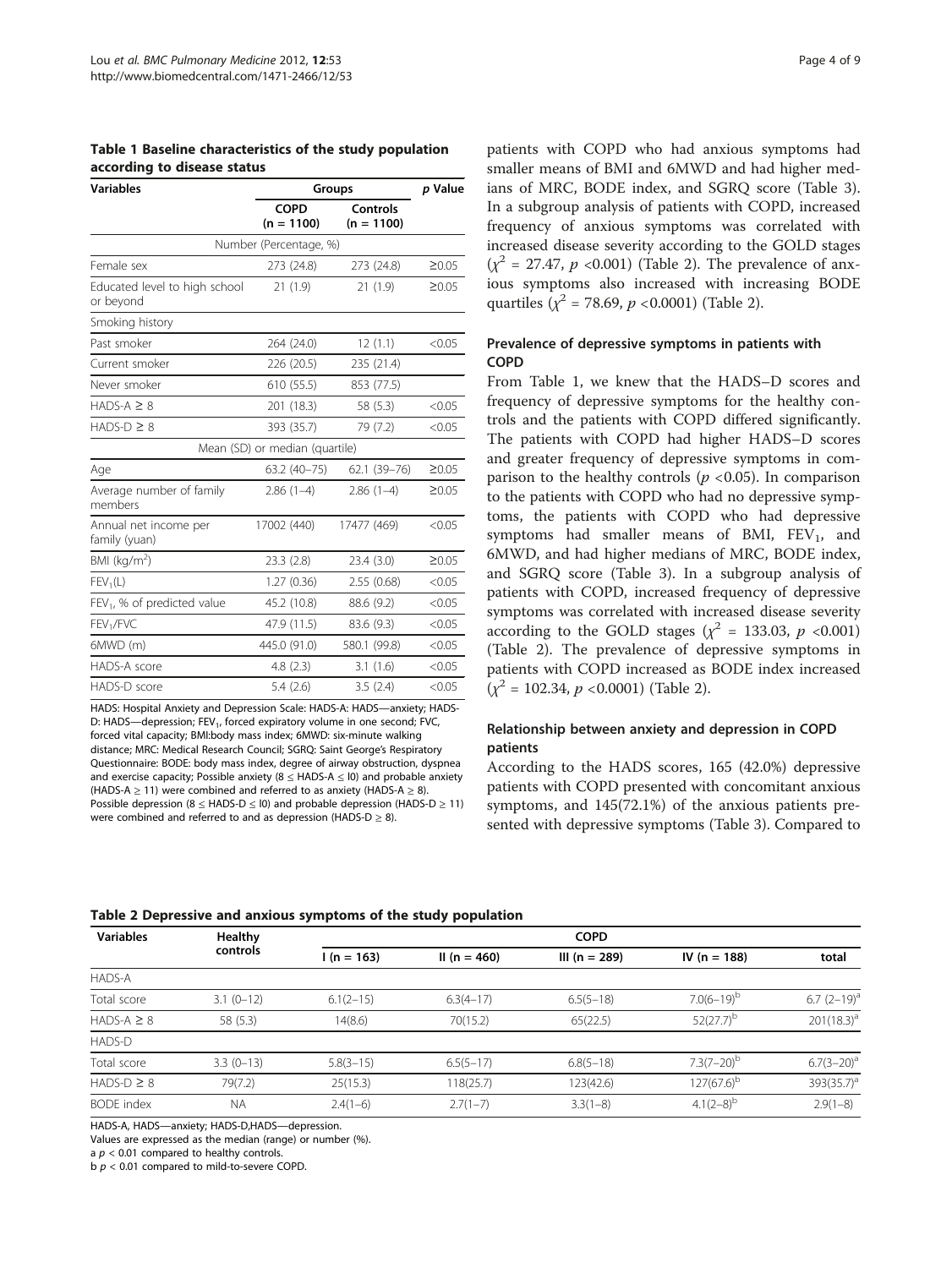|                                     | <b>Anxiety status</b> |                  | p Value   |                 | <b>Depression status</b> | p Value   |
|-------------------------------------|-----------------------|------------------|-----------|-----------------|--------------------------|-----------|
|                                     | Yes $(n = 201)$       | No ( $n = 899$ ) |           | Yes $(n = 393)$ | No ( $n = 707$ )         |           |
| HADS-A score (mean, sd)             | 10.4(3.1)             | 3.5(2.1)         | < 0.05    | <b>NA</b>       | <b>NA</b>                | <b>NA</b> |
| HADS-D score (mean, sd)             | NA.                   | <b>NA</b>        | <b>NA</b> | 10.5(3.6)       | 4.1(3.3)                 | < 0.05    |
| BMI (kg/m <sup>2</sup> ) (mean, sd) | 22.5(2.7)             | 23.7(2.8)        | < 0.05    | 23.4(2.9)       | 22.2(3.0)                | < 0.05    |
| $FEV_1(L)$                          | 1.29(0.35)            | 1.30(0.33)       | >0.05     | 1.25(0.34)      | 1.29(0.35)               | < 0.05    |
| 6MWD (m) (mean, sd)                 | 408.5(78.6)           | 456.8 (95.5)     | < 0.05    | 401.5(88.5)     | 460.6(100.5)             | < 0.05    |
| MRC score (mean, 5th-95th)          | $2(0-4)$              | $1(0-2)$         | < 0.05    | $2(0-4)$        | $1(0-2)$                 | < 0.05    |
| BODE index (mean, 5th-95th)         | $4(1-8)$              | $2.5(1-6)$       | < 0.05    | $3.5(1-8)$      | $2.5(1-6)$               | < 0.05    |
| SGRQ score (mean, 5th-95th)         |                       |                  |           |                 |                          |           |
| Symptom                             | 72.5(19.5)            | 63.5(21.0)       | < 0.05    | 70.0(17.5)      | 62.0(18.7)               | < 0.05    |
| Activity                            | 66.3(16.8)            | 48.0(18.4)       | < 0.05    | 61.3(17.5)      | 47.8(19.5)               | < 0.05    |
| Effect                              | 56.6(18.2)            | 32.0(15.4)       | < 0.05    | 48.0(18.6)      | 30.7(18.8)               | < 0.05    |
| Total                               | 61.5(17.3)            | 40.6(16.4)       | < 0.05    | 55.3(16.2)      | 40.4(17.8)               | < 0.05    |
| COPD severity (Percentage%)         |                       |                  |           |                 |                          |           |
|                                     | 14(7.0)               | 149(16.6)        | < 0.05    | 25(6.4)         | 138(19.5)                | < 0.05    |
| $\mathbb{I}$                        | 70(34.8)              | 390(43.4)        | < 0.05    | 118(30.0)       | 342(48.4)                | < 0.05    |
| $\mathbb{H}$                        | 65(32.3)              | 224(24.9)        | < 0.05    | 123(31.3)       | 166(23.5)                | < 0.05    |
| $\mathsf{IV}$                       | 52(25.9)              | 136(15.1)        | < 0.05    | 127(32.3)       | 61(8.6)                  | < 0.05    |
| Comorbid anxiety                    | <b>NA</b>             | <b>NA</b>        | <b>NA</b> | 165(42.0)       | 36(5.1)                  | < 0.05    |
| Comorbid depression                 | 145(72.1)             | 248(27.6)        | < 0.05    | <b>NA</b>       | <b>NA</b>                | NA.       |
| Female sex                          | 41(20.4)              | 232(25.8)        | < 0.05    | 112(28.5)       | 161(22.7)                | < 0.05    |

<span id="page-4-0"></span>Table 3 Disease-related characteristics of the COPD patients according to anxiety or depression status

HADS: Hospital Anxiety and Depression Scale: HADS-A: HADS—anxiety; HADS-D: HADS—depression; FEV<sub>1</sub>, forced expiratory volume in one second; FVC, forced vital capacity; BMI:body mass index; 6MWD: six-minute walking distance; MRC: Medical Research Council; SGRQ: Saint George's Respiratory Questionnaire: BODE: body mass index, degree of airway obstruction, dyspnea and exercise capacity; Possible anxiety (8 ≤ HADS-A ≤ l0) and probable anxiety (HADS-A ≥ 11) were combined and referred to as anxiety (HADS-A ≥ 8). Possible depression (8 ≤ HADS-D ≤ l0) and probable depression (HADS-D ≥ 11) were combined and referred to and as depression (HADS-D  $>$  8).

patients without depressive symptoms, patients with depressive symptoms had significantly higher mean scores on the HADS ( $p$  <0.0001) (Table 3), and their symptoms of depression were positively correlated with anxious symptom ( $r = 0.701$ ,  $p < 0.0001$ ). The scores for anxious and depressive symptoms were correlated much more closely with the BODE index ( $r = 0.356$ ,  $p \le 0.001$ ;  $r =$ 0.386,  $p < 0.001$ ; respectively) than with  $FEV<sub>1</sub>%$  (r = −0.072,  $p > 0.05$ ; r = −0.102,  $p > 0.05$ ; respectively).

# Determinants of anxiety and depression in patients with COPD

COPD was associated with a greater risk of anxious symptoms in both unadjusted (OR 4.02; 95% CI: 3.04 to 5.31) and adjusted multivariable analyses (OR 3.26; 95% CI: 1.69–5.36; see Table [4\)](#page-5-0). Anxious symptoms were associated with several demographic and other personal factors including younger age, female sex, higher education level, lower household income, history of smoking, BODE index, SGRQ and comorbid depressive symptoms using a multivariate logistic analysis. However, no significant difference was observed between patients with or without anxiety with respect to  $FEV_1$ , FVC, or  $FEV_1$ / FVC (Table [4](#page-5-0)). This pattern of results was similar for

control subjects without COPD. A multivariate logistic analysis identified six variables related to increased risk for clinically relevant depressive symptoms ( $p \le 0.05$ ). These were younger age, female sex, higher education level, and lower household income, history of smoking, BODE index, SGRQ and comorbid anxious symptoms. However, no significant difference was observed between patients with or without depression regarding  $FEV<sub>1</sub>$ , FVC, or  $FEV<sub>1</sub>/$  FVC (Table [4\)](#page-5-0). COPD was related to a higher risk of depressive symptoms in both unadjusted (OR 7.18; 95% CI: 5.67–9.10) and adjusted multivariable analyses (OR 3.58; 95% CI: 2.86–5.70; see Table [4\)](#page-5-0).

#### Anxiety and depression and COPD-related outcomes

Anxiety and depressive symptoms were associated with poorer patient-centered outcomes. Table 3 shows that anxious patients had a higher proportion of concurrent depressive symptoms, a shorter 6MWD, more severe dyspnea, worse SGRQ, a higher COPD severity and a higher BODE index as compared with non-anxious patients.Similar results were found for depressed patients compared with non- depressed patients with respect to concurrent depression, 6MWD, dyspnea, SGRQ and the BODE index. Higher COPD severity, as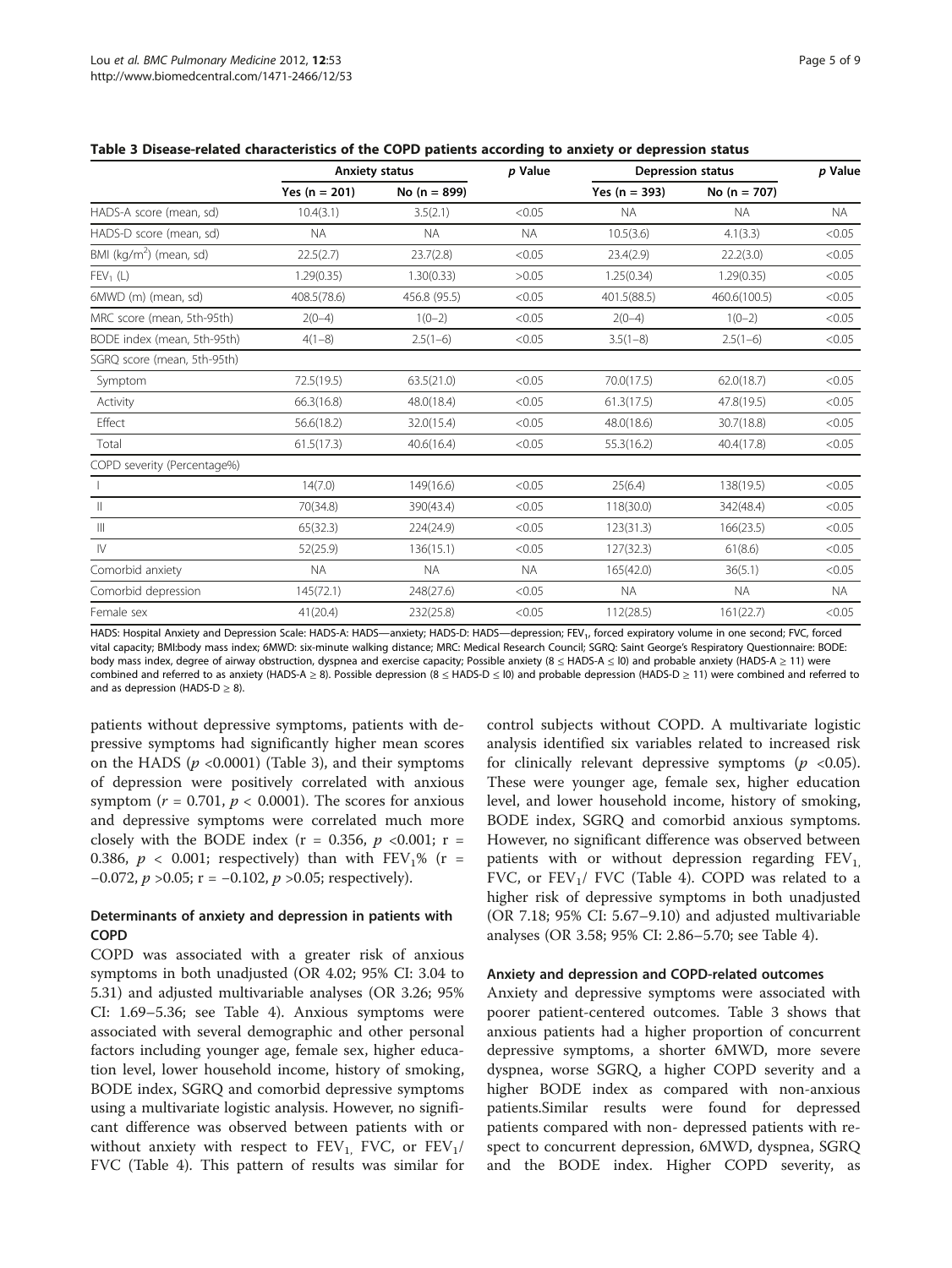<span id="page-5-0"></span>

| <b>Factors</b>        |            | Anxiety                      | Depression |            |                              |       |
|-----------------------|------------|------------------------------|------------|------------|------------------------------|-------|
|                       | Odds ratio | 95% confidence interval (CI) | p          | Odds ratio | 95% confidence interval (CI) | p     |
| Age                   | 1.16       | $1.12 - 1.19$                | 0.000      | 1.13       | $1.05 - 1.20$                | 0.003 |
| Female gender         | 1.12       | $1.03 - 2.23$                | 0.000      | 1.12       | $1.10 - 1.19$                | 0.000 |
| Education level       | 1.15       | $1.10 - 1.18$                | 0.000      | 1.09       | $1.01 - 1.17$                | 0.012 |
| Household income      | 1.30       | $1.14 - 1.50$                | 0.001      | 1.26       | $1.06 - 1.52$                | 0.000 |
| History of smoking    | 1.27       | $1.03 - 2.35$                | 0.000      | 1.26       | $1.15 - 1.45$                | 0.000 |
| $;$ FEV <sub>1</sub>  | 1.09       | $0.96 - 1.24$                | 0.099      | 0.98       | $0.82 - 1.17$                | 0.103 |
| <b>FVC</b>            | 0.99       | $0.821 - 1.14$               | 0.113      | 0.83       | $0.63 - 1.07$                | 0.122 |
| FEV <sub>1</sub> /FVC | 0.97       | $0.88 - 1.08$                | 0.102      | 1.02       | $0.94 - 1.09$                | 0.098 |
| <b>BODE</b> index     | 1.47       | $1.15 - 1.92$                | 0.001      | 1.51       | $1.13 - 1.95$                | 0.000 |
| ;SGRQ                 | 1.35       | $1.11 - 1.87$                | 0.000      | 1.47       | $1.12 - 2.01$                | 0.000 |
| Depression            | 3.26       | 1.69-5.36                    | 0.000      |            |                              |       |
| Anxiety               |            |                              |            | 3.58       | $2.86 - 5.70$                | 0.000 |

 $FEV_{1}$ , forced expiratory volume in one second; FVC, forced vital capacity; BODE: body mass index, degree of airway obstruction, dyspnea and exercise capacity; SGRQ: Saint George's Respiratory Questionnaire.

measured by the BODE index, was associated with a greater risk of anxiety and depressive symptoms among patients with COPD (Table [2\)](#page-3-0). The BODE index and concurrent anxious symptoms were related to depressive symptoms, whereas the BODE index and concurrent depressive symptoms were associated with anxious symptoms. For each unit increase in the BODE index, the anxiety risk increased by 56.2% (OR 1.72; 95% CI: 1.28– 2.31), and the depression risk increased by 48.7% (OR 1.56; 95% CI: 1.23–2.01). Co-morbid anxious symptoms increased the risk for depressive symptoms by 36.9% (OR 3.25; 95% CI: 1.67–5.35), and co-morbid depressive symptoms increased the risk for anxious symptoms by 44.5% (OR 3.56; 95% CI: 2.85–5.68).

The multivariate logistic regression model was used to explore which components of the BODE index were independently associated with anxious and depressive symptoms. The  $FEV<sub>1</sub>%$ , BMI, MRC and 6MWD were used as the independent variables. The results showed that MRC and 6MWD were independent predictors for anxious symptoms and  $FEV<sub>1</sub>%$  and MRC were independent predictors for depressive symptoms (Table 5).

# **Discussion**

The present study found a higher prevalence of depressive and anxious symptoms among patients with COPD in China compared to a matched healthy control group without the condition, while the scores for anxious and depressive symptoms were higher among the patients with COPD than among the controls. Previous studies have reported anxiety symptoms ranging from 9.57– 49%, and depressive symptoms ranging from 22.8–52%, using the HADS as the screening tool [\[12,26,27\]](#page-7-0). Our findings confirmed a higher frequency of anxious (18.3%) and depressive symptoms (35.7%) in stable COPD patients. Higher percentages of patients with COPD than of controls reported symptoms of depression, while anxiety was also more common in the patients than in the controls. These high rates stress the importance of screening and treatment of depression and anxiety in patients with COPD to maintain healthrelated quality of life [\[28](#page-7-0)].

Of importance was our result that more COPD patients with anxiety had depression than COPD patients with depression had anxiety. Given that there was a significant correlation between anxiety and

Table 5 Multivariate logistic regression of the components of the bode index on anxious and depressive symptoms

| <b>Variables</b>   | Anxiety    |                              |       | <b>Depression</b> |                              |       |  |
|--------------------|------------|------------------------------|-------|-------------------|------------------------------|-------|--|
|                    | Odds ratio | 95% confidence interval (CI) |       | Odds ratio        | 95% confidence interval (CI) |       |  |
| BMI ( $kg/m2$ )    | 0.953      | $0.871 - 1.043$              | 0.105 | 0.973             | $0.896 - 1.057$              | 0.123 |  |
| FEV <sub>1</sub> % | 0.989      | $0.946 - 1.028$              | 0.099 | 1.25              | $1.16 - 1.34$                | 0.000 |  |
| $6MWD$ (m)         | 1.51       | $1.39 - 1.64$                | 0.000 | 0.995             | $0.991 - 1.08$               | 0.159 |  |
| <b>MRC</b>         | 2.04       | 1.76~2.36                    | 0.000 | 2.01              | $1.77 - 2.29$                | 0.000 |  |

BMI, body mass index;FEV<sub>1</sub>, forced expiratory volume in one second;6MWD: six-minute walking distance; MRC: Medical Research Council.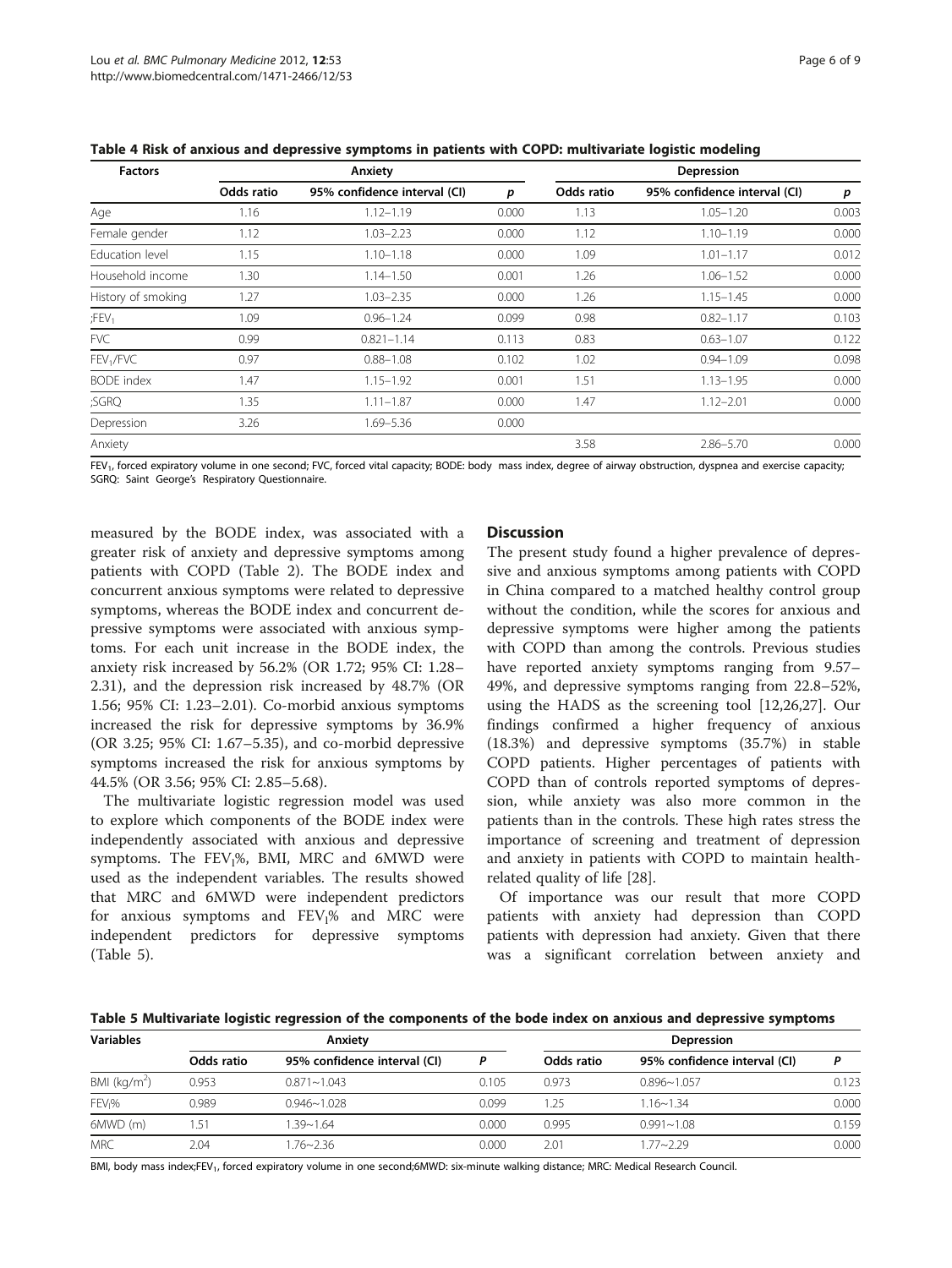depression, our result should remind general practitioners that when patients have symptoms of anxiety or depression, the other condition should be suspected as well. The prevalence of anxious and depressive symptoms increased with the GOLD stage and BODE index, as established in previous studies [\[29](#page-7-0)-[31\]](#page-8-0). These corresponding increases suggest that when the general practitioner detects poorer health status in patients with COPD, they should consider giving psychological guidance along with medical treatment.

The present study showed a correlation between depressive or anxious symptoms and age, sex, education level, household income, history of smoking, BODE index, SGRQ and co-morbid anxious or depressive symptoms, which was partially consistent with the results of previous studies [\[27](#page-7-0)[,31](#page-8-0)-[33](#page-8-0)]. This is of relevance for practice: general practitioners need to be aware that anxiety and depression are common conditions in COPD patients. The present result found that patients who were younger, females, a higher education level, lower household income, higher BODE index, higher SGRQ scores and a history of smoking suffered from anxious or depressive symptoms more frequently. The relationship of age to anxiety and depression in patients with COPD has been investigated by Cleland et al. [[28](#page-7-0)]. A previous study has reported susceptibility to depression in female patients with COPD [[32\]](#page-8-0). Consistent with this result, our data confirmed that the frequency of depression in female patients with COPD differed significantly from that in male patients with COPD, unlike the report from Cleland et al. [[28\]](#page-7-0). This is likely due to different study populations. The majority of women in rural areas in China are housewives, and when they become ill, it means that the family has no food to eat, which may produce more anxiety and depression. The increase in anxiety and depression with advancing educational level could be due to the lower education level of our participants; they were all junior high school level. Their understanding of COPD is less, so they may be more prone to anxiety and depression. The COPD patients who had low family income tended to suffer from anxiety and depression, perhaps because there were no local medical treatment safeguard measures. Patients with a higher degree of airflow limitation reported more symptoms of depression and increased risk for depression, and pulmonary functioning was found to be a predictor of depression [[34](#page-8-0),[35](#page-8-0)]. However,  $FEV<sub>1</sub>$  alone was not capable of predicting the presence of anxiety or depression [\[12\]](#page-7-0). In the present study, the  $FEV<sub>1</sub>$ had no clear relation with anxiety or depression scores. The BODE index had a stronger association with anxious and depressive symptoms than did the  $FEV<sub>1</sub>$  in our study, consistent with the results of previous studies [[21,26,27,](#page-7-0)[35\]](#page-8-0). Our results also confirmed that the SGRQ

was related to anxiety and depression in the patients with COPD. This revealed that the decline in the quality of life can lead to the generation of anxiety and depression, and vice versa, anxiety and depression can lead to reduced quality of life.

We found a strong positive correlation between BODE index and GOLD stage. Although considerable overlap between stages was also found within BODE quartiles, the BODE index can indeed be used to discern groups of COPD patients. This suggest that the BODE index could better reflect the anxiety and depression status of patients with COPD [[36\]](#page-8-0).

Our data indicated that subjects who were anxious and depressive walked a shorter six-minute walking distance (6MWD), had more dyspnea, a higher BODE index, and lower SGRQ. The anxiety and depression scores and the prevalence of anxious and depressive symptoms increased as BODE quartiles increased. From the binary logistic regression results, the BODE index was an independent predictor for anxious and depressive symptoms after being adjusted for other confounders. To explore the association between anxious and depressive symptoms and the components of the BODE index, a binary logistic regression model was used to analyze the relation. The results showed that anxiety was associated with shorter distances walked (6MWD)and dyspnea (MRC); however, depression was associated with  $FEV<sub>1</sub>%$  and more dyspnea (MRC).

Although this is, to date, the largest study to evaluate the frequency and risk factors associated with depression and anxiety in Chinese patients with COPD, it has certain limitations. Although we used a reliable and valid measure of anxiety and depression, our measure was not a clinical diagnosis of a generalized anxiety and depression disorder. We were also not able to evaluate changes in anxiety and depression over time. In addition, there is the possibility of misclassification of COPD, although we took rigorous steps to avoid this.

# Conclusion

Patients with COPD are at increased risk for depressive and anxious symptoms. The patients who had younger age, female sex, higher education level, lower household income, higher BODE index, higher SGRQ scores and a history of smoking were more likely to suffer from anxious or depressive symptoms. Subjects who were anxious and depressive walked a shorter six-minute walking distance (6MWD), had more dyspnea, a higher BODE index, and lower SGRQ. The present study adds evidence for the usefulness of the BODE index to assess how anxious and depressive symptoms impact the health outcomes of patients with COPD. The BODE index was shown to be closely related to anxious and depressive symptoms in stable COPD patients. Contrary to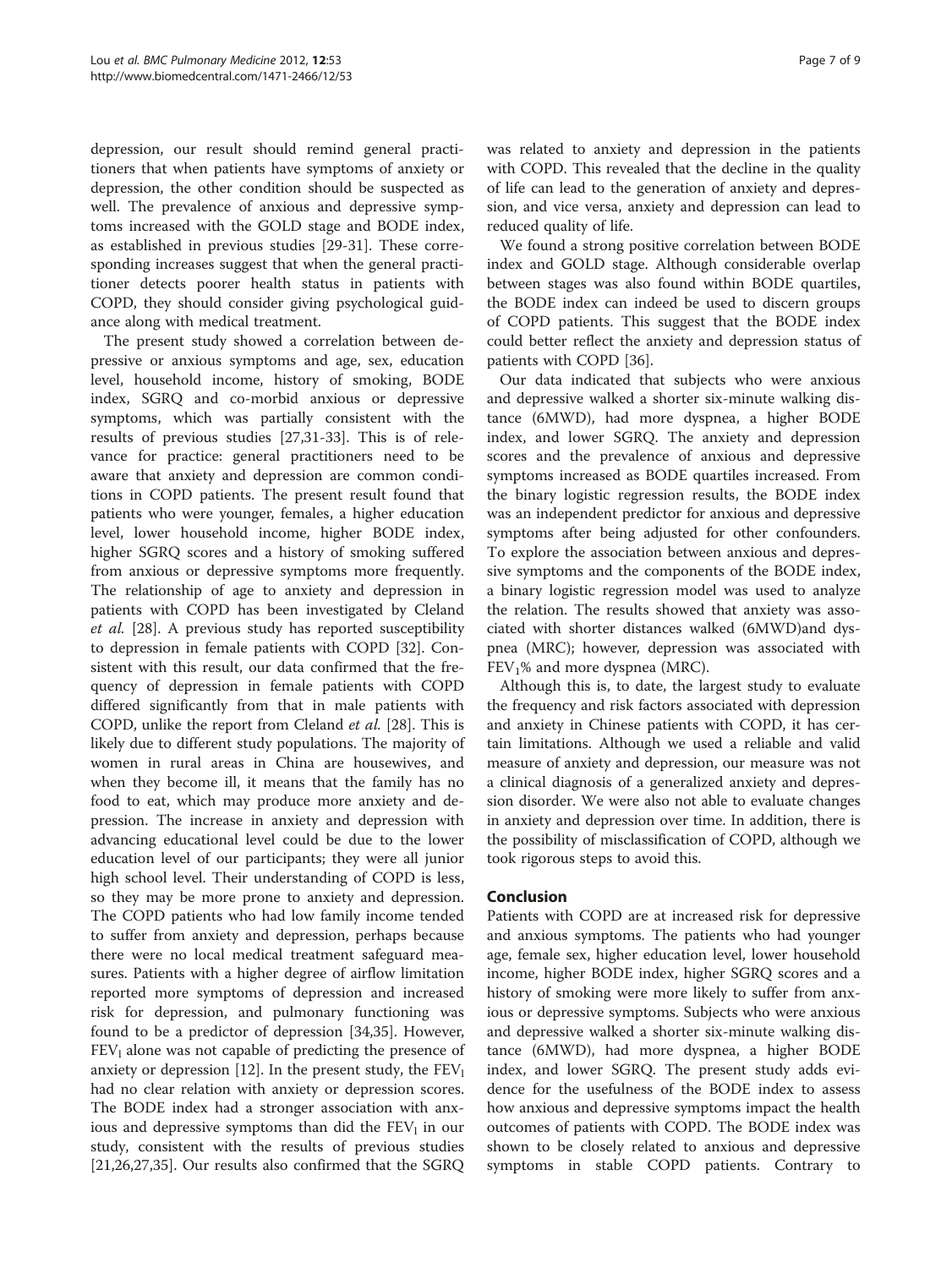<span id="page-7-0"></span>previous classification systems based only on  $FEV<sub>1</sub>$ , COPD severity assessed by the BODE index can be more directly related to self-perceived symptoms (dyspnea), difficulties with activities of daily life, and physical mobility (exercise capacity), which were the risk factors for anxious and depressive symptoms. The BODE index should be included when assessing COPD severity given that anxiety and depression are significant co-morbidities of COPD and can be treated.

Our findings show the importance of screening for depressive and anxious symptoms in patients with COPD, particularly those with younger age, higher SGRQ, higher BODE index, or history of smoking, so as to provide adequate patient care. Further studies are needed to elucidate the effectiveness of treating psychiatric distress in these patients, as well as the efficacy of screening to identify those who might benefit from specific therapy.

#### Competing interests

The authors declare that they have no competing interests.

#### Authors' contributions

PL participated in title and abstract screening, full text screening, and contributed to the manuscript drafts. YN conceived of the study, participated in the design of the study, title and abstract screening, full text screening, data extraction and analysis, and drafted the manuscript. PC carried out the grey literature search, participated in title and abstract screening, full text screening, and contributed to the manuscript drafts. PZ and JY conceived of the study, participated in the design of the study, title and abstract screening, full text screening, and contributed to the manuscript drafts. NZ and NC contributed to the conception of the study, participated in the study design, and contributed to the manuscript drafts. LZ, HW and JZ were the lead authors on the original review, contributed to the conception of the study, participated in the study design, and contributed to the manuscript drafts. All authors read and approved the final manuscript.

#### Acknowledgments

The research was funded by the Science and Technology projects of Xuzhou City in 2007 (XM07C037). The researchers were independent from funders. The study funders had no influence on the study design, data collection, analysis, interpretation of data, writing of the report, and the decision to submit the article for publication.

#### Author details

<sup>1</sup>Xuzhou Center for Disease Control and Prevention, 142 West Erhuan Road, Xuzhou 221006, China. <sup>2</sup>Department of Respiratory Medicine, Affiliated Hospital of Xuzhou Medical College, 99 West Huaiai Road, Xuzhou 221006, China.

#### Received: 30 September 2011 Accepted: 31 August 2012 Published: 10 September 2012

#### References

- Global Initiative for Chronic Obstructive Lung Disease. Global strategy for the diagnosis, management, and prevention of chronic obstructive pulmonary disease, 2009. Available from: [www.goldcopd.com.](http://www.goldcopd.com) Accessed 2010 May 12.
- 2. Buist AS, Vollmer WM, McBurnie MA: Worldwide burden of COPD in highand low-income countries. Part I. The burden of obstructive lung disease (BOLD) initiative. Int J Tuberc Lung Dis 2008, 12:703–708.
- 3. Mannino DM, Buist AS: Global burden of COPD: Risk factors, prevalence, and future trends. Lancet 2007, 370:765–773.
- 4. Mathers CD, Loncar D: Projections of global mortality and burden of disease from 2002 to 2030. PLoS Med 2006, 3:e442.
- 5. Global Initiative for Chronic Obstructive Lung Disease (GOLD): Global strategy for the diagnosis, management and prevention of chronic obstructive pulmonary disease. Global Initiative for Chronic Obstructive Lung Disease, 2009.

Available at: [http://www.goldcopd.com/Guidelineitem.asp?](http://www.goldcopd.com/Guidelineitem.asp?l1=2&l2=1&intId=2003) [l1=2&l2=1&intId=2003](http://www.goldcopd.com/Guidelineitem.asp?l1=2&l2=1&intId=2003). Accessed 2010 Apr 15.

- 6. Gosselink R, Troosters T, Decramer M: Peripheral muscle weakness contributes to exercise limitation in OOPD. Am J Respir Crit Care Med 1996. 153:976–980.
- 7. Mador MJ, Deniz O, Aggarwal A, et al: Quadriceps fatigability after single muscle exercise in patients with chronic obstructive pulmonary disease. Am J Respir Crit Care Med 2003, 168:102–108.
- 8. Schols AM, Soeters P, Dingemans M, et al: Prevalence and characteristics of nutritional depletion in patients with stable COPD eligible for pulmonary rehabilitation. Am Rev Respir Dis 1993, 147:1151–1156.
- 9. Mikkelsen RL, Middelboe T'P, Pisinger C, et al: Anxiety and depression in patients with chronic obstructive pulmonary disease (COPD):a review. Nord J Psychianty 2004, 58:65-70.
- 10. Ng TP, Niti M, Tan WC, et al: Depressive symptoms and chronic obstructive pulmonary disease:effect on mortality, hospital readmission, symptom burden, functional status, and quality of life. Arch Intem Med 2007, 167:60–67.
- 11. Xu W, Collet JP, Shapiro S, et al: Independent effect of depression and anxiety on chronic obstructive pulmonary disease exacerbations and hospitalizations. Am J Respir Crit Care Med 2008, 178:913-920.
- 12. America Thoracic Society: Standardization of spirometry 1994 update. Am J Respir Crit Care Med 1995, 152:1107–1136.
- 13. Bjelland I, Dahl AA, Haug TT, et al: The validity of the Hospital Anxiety and Depression Scale: an updated literature review. J Psychosom Res 2002, 52:69–77.
- 14. Jones PW, Quirk FH, Bayeystock CM, et al: A self-complete measure of health status for chronic airflow limitation: the St. George's Respiratory questionnaire. Am Rev Respir Dis 1992, 145:1321–1327.
- 15. Global Initiative for Chronic Obstructive Lung Disease(GOLD): The Global Strategy for the Diagnosis, Management and Prevention of COPD, 2006. Accessed July 10, 2007 at<http://www.goldcopd.org.>
- 16. Zigmond AS, Snaith RP: The Hospital Anxiety and Depression Scale. Acta Psychiatr Scand 1983, 67:361–370.
- 17. Jones PW: Interpreting thresholds for a clinically significant change in health status in asthma and COPD. Eur Respir J 2002, 19:384–404.
- 18. Bestall JC, Paul EA, Garrod R, et al: Usefulness of the Medical Research Council (MRC) dyspnoea scale as a measure of disability in patients with chronic obstructive pulmonary disease. Thorax 1999, 54:581–586.
- 19. American Thoracic Society Committee on Proficiency Standards for Clinical Pulmonary Function Laboratories: ATS statement: guidelines for the sixminute walk test. Am J Respir Crit Care Med 2002, 166:111-117.
- 20. Celli BR, Cote CG, Marin JM, et al: The body-mass index, airflow obstruction, dyspnea, and exercise capacity index in chronic obstructive pulmonary disease. N Engl J Med 2004, 350(10):1005–1012.
- 21. Hajiro T, Nishimura K, Tsukino M, et al: Analysis of clinical methods used to evaluate dyspnea in patients with chronic obstructive pulmonary disease. Am J Respir Crit Care Med 1998, 158(4):1185–1189.
- 22. Martinez FJ, Han MK, Andrei AC, et al: Longitudinal change in the BODE index predicts mortality in severe emphysema. Am J Respir Crit Care Med 2008, 178(5):491–499.
- 23. Ong KC, Lu SJ, Soh CS: Does the multidimensional grading system (BODE) correspond to differences in health status of patients with COPD? Int J Chron Obstruct Pulmon Dis 2006, 1(1):91–96.
- 24. Ong KC, Earnest A, Lu SJ: A multidimensional grading system (BODE index) as predictor of hospitalization for COPD. Chest 2005, 128:3810–3816.
- 25. Funk GC, Kirchheiner K, Bughuber OC, et al: BODE index versus GOLD classification for explaining anxious and depressive symptoms in patients with COPD - a cross-sectional study. Respir Res 2009, 10:1.
- 26. Eisner MD, Blanc PD, Yelin EH, et al: The influence of anxiety on health outcomes in COPD. Thorax 2010, 65(3):229–234.
- 27. Kunik ME, Roundy K, Veazey C, et al: Surprisingly high prevalence of anxiety and depression in chronic breathing disorders. Chest 2005, 127:1205–1211.
- 28. Cleland JA, Lee AJ, Hall S: Associations of depression and anxiety with gender, age, health-related quality of life and symptoms in primary care COPD patients. Fam Pract 2007, 24:217–223.
- 29. Moussas G, Tselebis A, Karkanias A, et al: A comparative study of anxiety and depression in patients with bronchial asthma, chronic obstructive